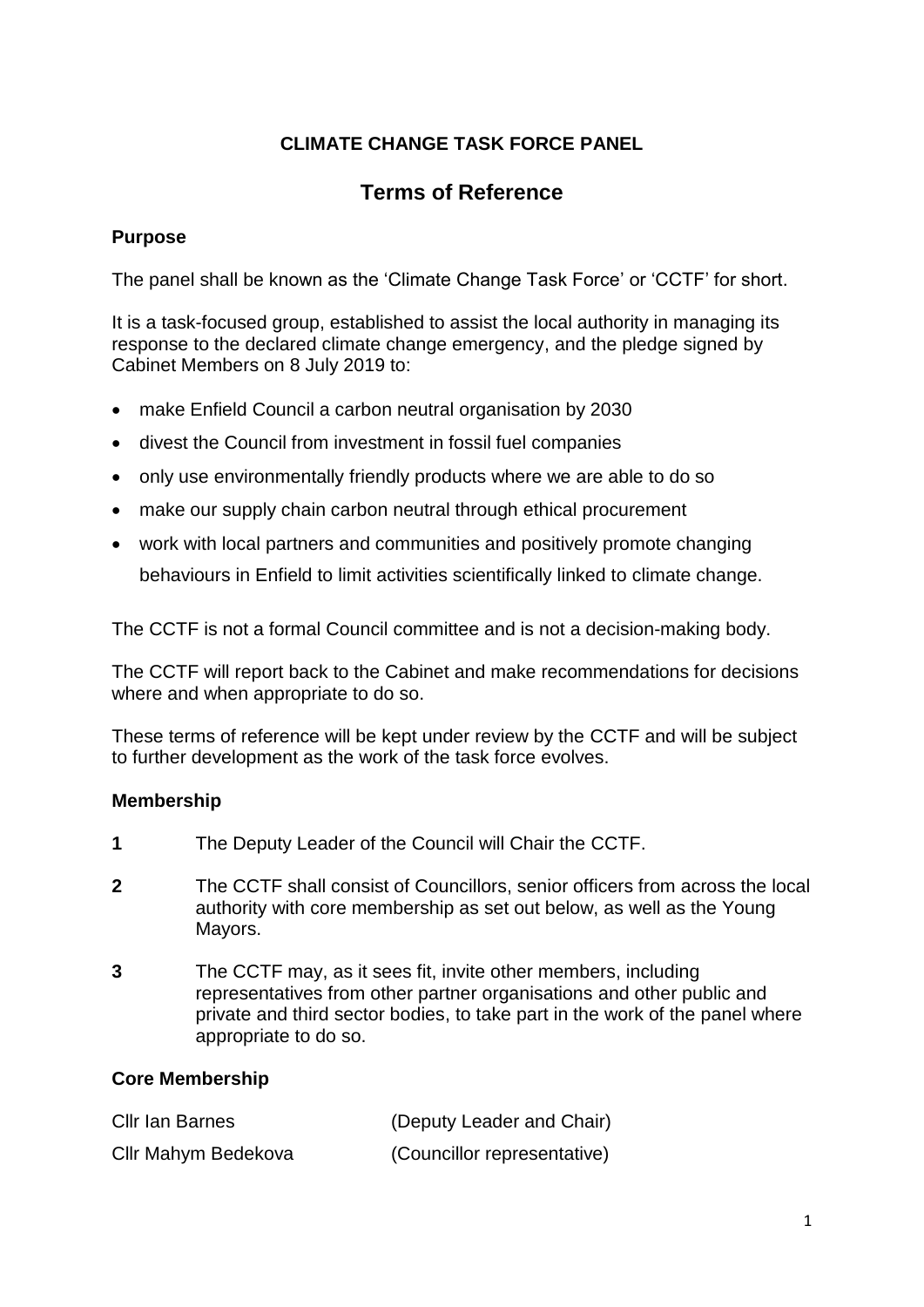| <b>Cllr Chris Bond</b>       | (Councillor representative)                   |
|------------------------------|-----------------------------------------------|
| <b>CIIr Katherine Chibah</b> | (Councillor representative)                   |
| Okan Gurhan                  | (Enfield Young Mayor)                         |
| Christevie Ngoma             | (Enfield Deputy Young Mayor)                  |
| lan Davis                    | (Chief Executive)                             |
| <b>Tony Theodoulou</b>       | (Executive Director of People)                |
| Sarah Cary                   | (Executive Director of Place)                 |
| Fay Hammond                  | (Executive Director of Resources)             |
| <b>Matt Bowmer</b>           | (Director of Finance)                         |
| <b>Tinu Olowe</b>            | (Director of HR)                              |
| <b>Stuart Lines</b>          | (Director of Public Health)                   |
| <b>Dominic Millen</b>        | (Group Leader, Transport Planning and Policy) |
| <b>Harriet Potemkin</b>      | (Head of Policy, Partnerships, Engagement &   |
|                              | Consultation)                                 |

## **Meetings of the CCTF**

- 1. The frequency of meetings of the CCTF will be determined by the Chair.
- 2. The ordinary place of meetings will be at the Civic Centre, Silver Street, Enfield EN1 3X.
- 3. In the absence of the Chair the Group will elect a person to Chair the meeting.
- 4. Meetings of the CCTF will not be held in public and attendance is by invitation only.
- 5. Relevant officers will assist with the successful convening of the CCTF.
- 6. The meeting will not be subject to formally minuting but agreed actions will be recorded, agreed and allocated by the CCTF for taking forward

#### **Scope**

The CCTF will focus on activities which the Council can control and influence with a view to identifying opportunities to address climate change through specific and deliverable actions.

The CCTF will develop a strategy to deliver on the climate emergency pledge in relation to the following seven thematic areas:

- 1. Physical Supply chain (fleet, construction)
- 2. Council operations and buildings (housing)